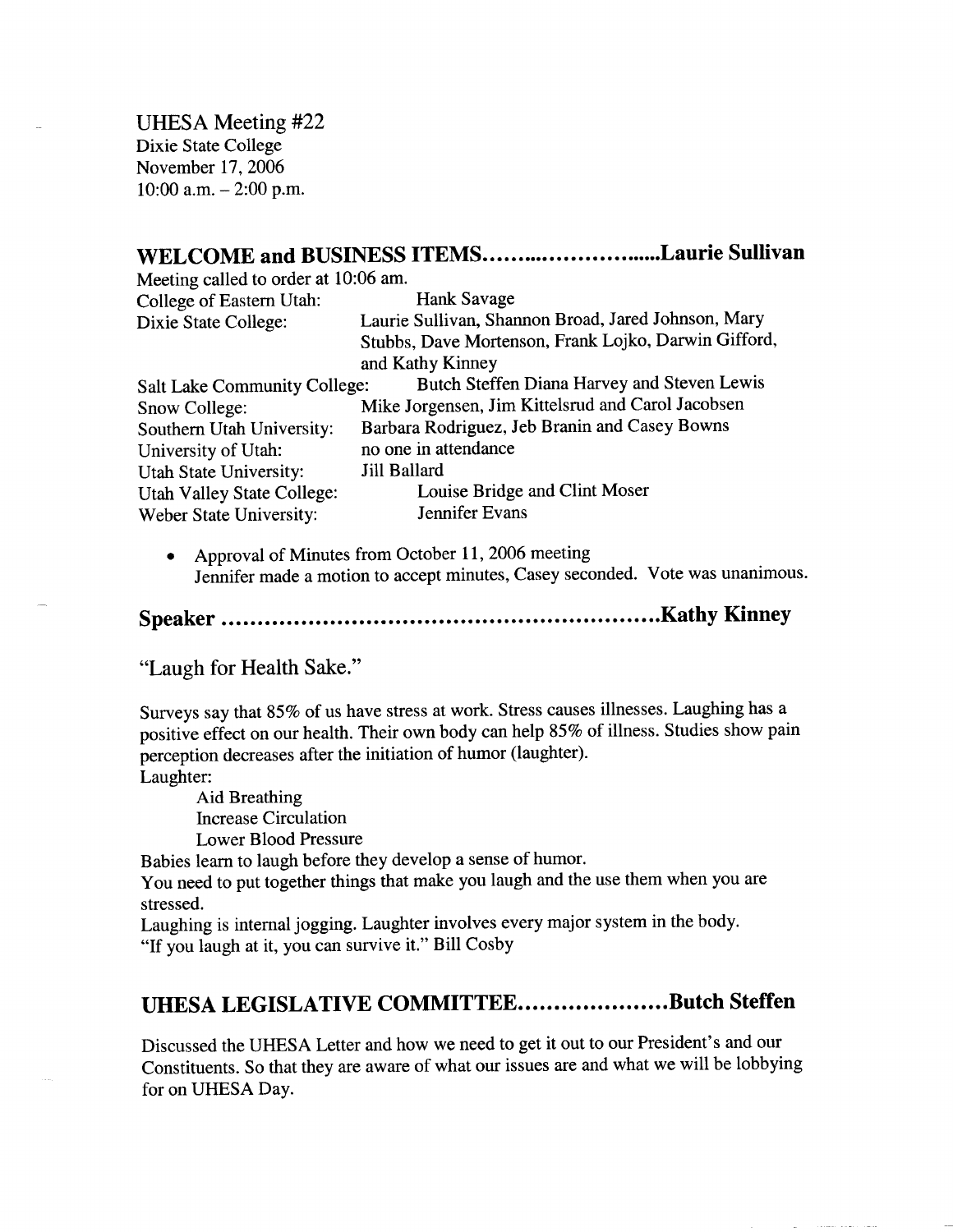The Board of Regents priority have never really stated what the percentage for salary increase should be it has always been up in the air. This year they actually specified a 3.3%. This could be a cause and effect of the letters that we have sent out requesting a 4%. It was clarified that the 3% was for salaries and the benefits would be covered Separately. Some think that we are benefit rich. Butch doesn't ever remember them actually specifying Retirement increases which has been thrown into there also. We discussed increasing the percentage but after much discussion we decided to leave it at 4%. Regents are recommending  $3\% + 1\%$  Equity. Everyone will get the 3% but the equity is a separate issue and will be dealt with separately. It was mentioned that Social Security will increase 3.5% in January. The Governor's budget will be coming out soon. We are thrown in with all state employees.

November 29<sup>th</sup> SLCC will be having a Day of Training on "How to talk to your Legislators".

SUU had a debate with all the candidates in their areas. Staffs, Faculty and Students were involved and it was very successful.

We need to encourage our Presidents of each staff association to get in touch with there legislators and invite them to campus. We need to get UHESA's name out there and let them know who we are and what our issues are.

UHESA Card - UHESA Day:

 $4\% + 1\%$  equity, compensate benefits, spending - capitol expenditures

Butch will check on date for UHESA Day, Tuesday, February 6<sup>th</sup>.

We need to concentrate on salary, benefits & the Budget Surplus on UHESA day. Higher Education staff needs to stay together when we go down to the Capitol. We need To work together on the issues of UHESA. We need to be one voice. Any lobbying for other items for individual institutions should be done on another day. We are encouraged to take an annual day off to let them know that we are willing to take time off for the issues at hand.

We need approx 250 UHESA day cards. We also need to make new nametags. Higher Education is included with roads, public education, etc for the surplus. We need to get the letter out with the information that is on the card to all legislators via mail. Butch will get the letter to Mike by Wednesday. We need to get the numbers of employee count to Jill by Wednesday.

#### **BREAK FOR LUNCH**

## **OTHER BUSINESS ITEMS Committee**

Jill will email policies of each institution on Retirement, overtime, Sabbatical, and Tuition Benefits to everyone.

Christmas Holidays: **SLCC** – gave up 2 days of other holiday **Dixie** – off all week CEU - traded Deer Hunt Day **Weber** - 3 days out of 5 **Snow** – off all week USU – off all week  $SUU - 25<sup>th</sup> \& 1<sup>st</sup>$  UVSC - off all week Barbara would like everyone to email her all of our vacations days.